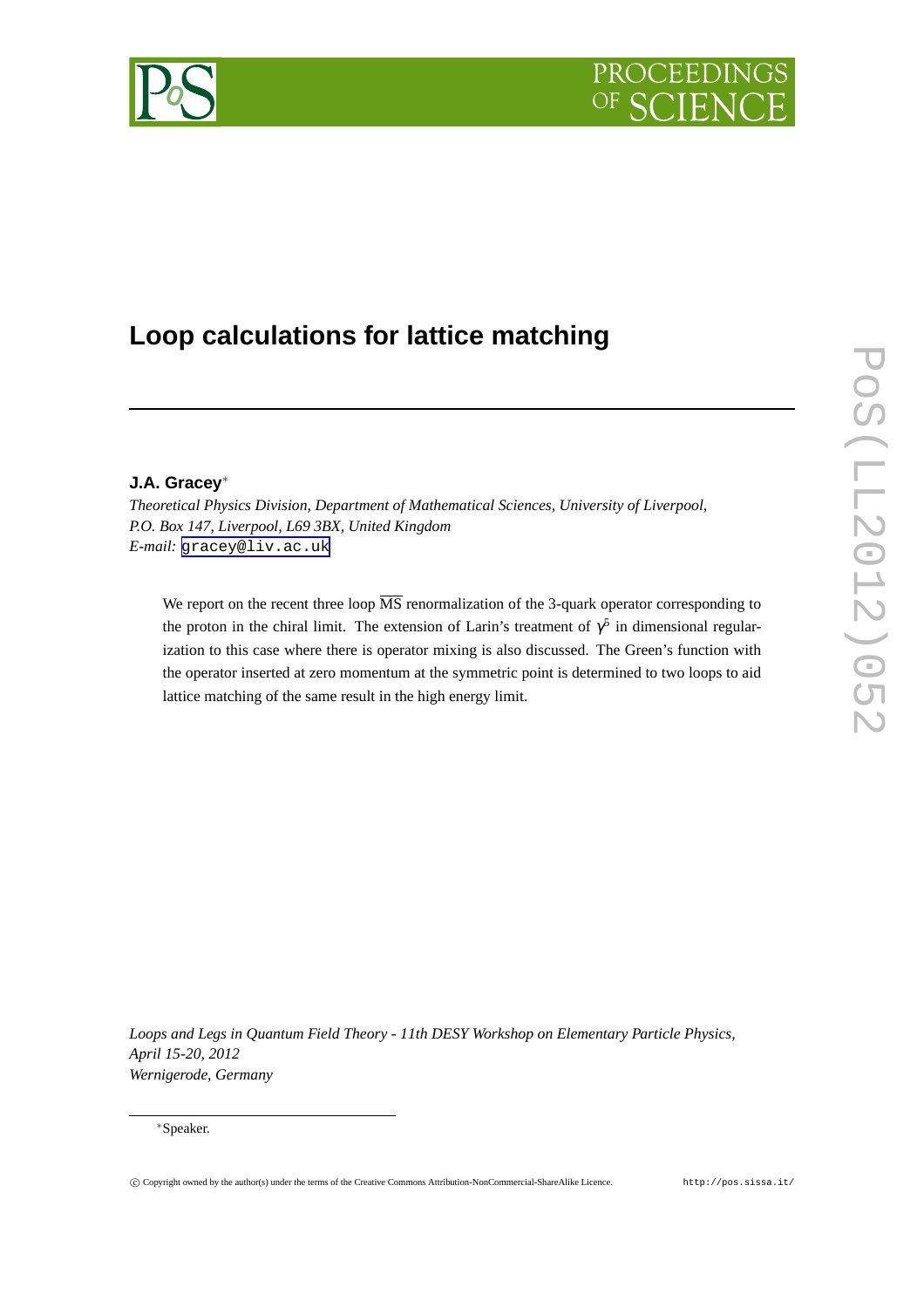#### <span id="page-1-0"></span>**1. Introduction**

The main theoretical formalism used to understand the structure of the particles observed in nature is quantum field theory and in particular Quantum Chromodynamics (QCD). As baryons and mesons are bound states of quarks and gluons, in order to do this one has to calculate in QCD using non-perturbative techniques such as lattice methods which is computationally intense. For instance, to understand proton structure one measures the Green's function of the underlying quantum operator, and its moments, which is built from up, *u*, and down, *d*, quarks. Over recent years there has been interest in assisting lattice measurements of such Green's functions by computing the *same* object in perturbation theory usually in the  $\overline{MS}$  scheme. See, for instance, [[1,](#page-5-0) [2,](#page-5-0) [3,](#page-5-0) [4,](#page-5-0) [5\]](#page-5-0). In the high energy limit the lattice results should match on to the perturbative estimates. Indeed in order to reduce errors on the measurements requires perturbative results to as high a loop order as is possible. Currently, with the use of MINCER, [[6\]](#page-5-0), this is usually three loops. Here we report on a recent computation, [\[7\]](#page-5-0), involving the 3-quark operator corresponding to the proton. We will present the three loop  $\overline{\text{MS}}$  anomalous dimension and note the two loop Green's function with three external quark legs and the operator inserted at zero momentum. The latter will be in an arbitrary linear covariant gauge which will contain the Landau gauge expression the lattice requires. To avoid infrared issues the squared momenta of all three quark legs are equal and non-zero. For this momentum configuration MINCER is not applicable but we will use the Laporta algorithm which in the main is based on integration by parts, [[8\]](#page-5-0), in order to determine the Green's function at two loops.

#### **2. Background**

The particular operators we have renormalized in the  $\overline{\text{MS}}$  scheme, [[7\]](#page-5-0), are those relating to the proton in the chiral limit which are

$$
\mathcal{O}_1 = \varepsilon^{IJK} u^I \left( \left( u^J \right)^T C d^K \right) , \quad \mathcal{O}_2 = \varepsilon^{IJK} \gamma^5 u^I \left( \left( u^J \right)^T C \gamma^5 d^K \right) \tag{2.1}
$$

where  $I, J$  and  $K$  are the  $SU(3)$  colour indices and  $C$  is the charge conjugation matrix satisfying

$$
C\left(\gamma^{\mu}\right)^{T}C = \gamma^{\mu} \tag{2.2}
$$

with  $CC = -1$ . These operators mix under renormalization and we have carried out two computations. In particular we consider the Green's function  $\left\langle \psi_\alpha(p)\psi_\beta(q)\psi_\gamma(-p-q)\mathscr{O}_{i\,\delta}(0)\right\rangle$  for two different momentum configurations. One is where  $q = 0$  which allows us to apply the MINCER algorithm to deduce the anomalous dimension mixing matrix to three loops. The other is the case where the external momenta satisfy

$$
p^2 = q^2 = r^2 = -\mu^2 \tag{2.3}
$$

where  $\mu$  is the mass scale which ensures the coupling constant is dimensionless in  $d$  spacetime dimensions. This choice means that no external quark leg is at zero momentum which would be difficult for lattice computations. For the MINCER computation the nullification of one external quark momentum does not introduce infrared infinities since there is always a protecting numerator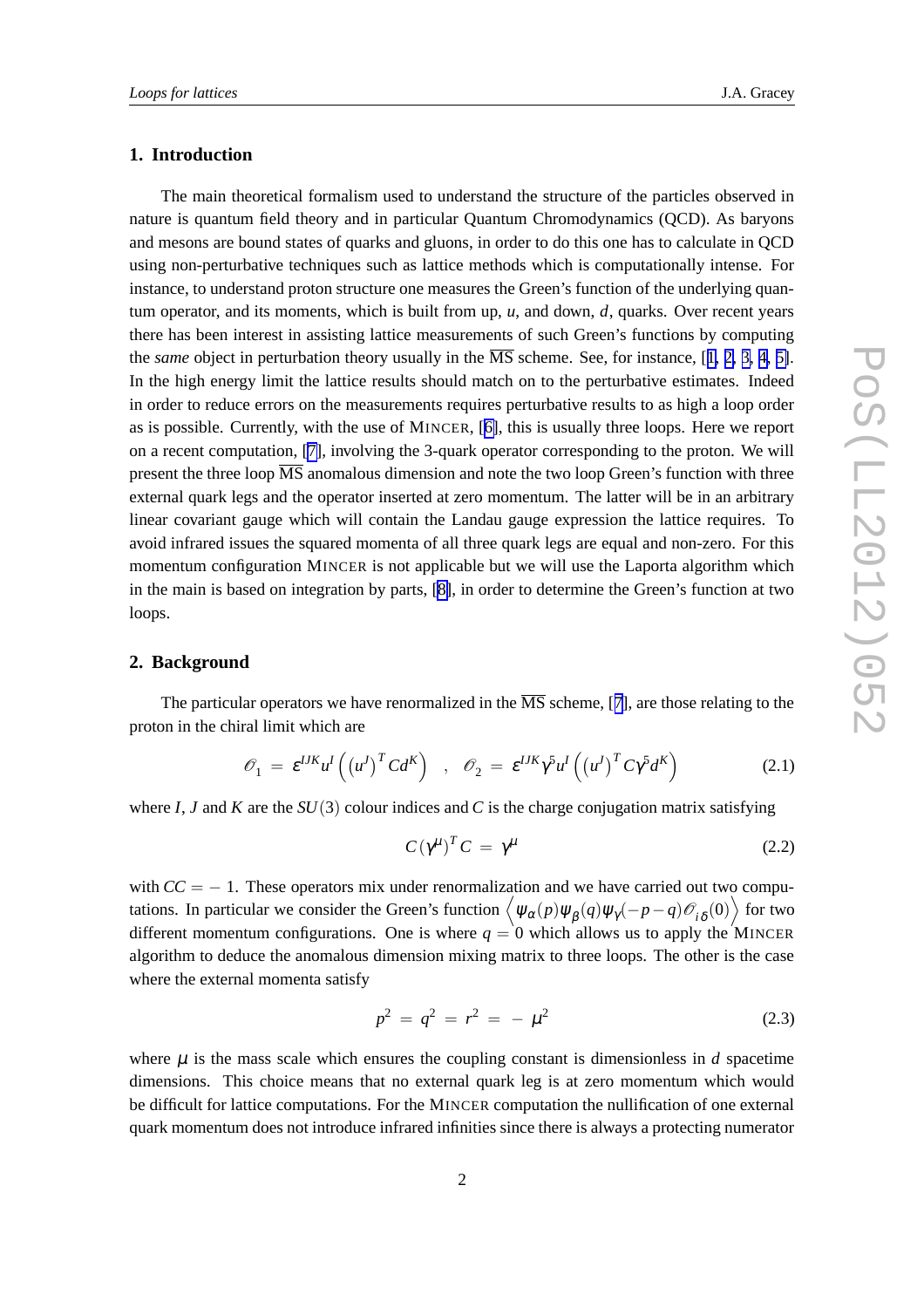momentum vector from either a quark propagator or a vertex. However, for the full momentum configuration we will only compute to two loops for an arbitrary linear covariant gauge since that is the current range of analytic computation at present. The Landau gauge expression emerges as a corollary. For the *SU*(3) colour group the operators are gauge invariant and therefore the anomalous dimensions will be independent of the gauge parameter. This will provide a non-trivial internal check on the results. All our computations are carried out using the symbolic manipulation language FORM, [[9\]](#page-5-0), and its threaded version, [[10\]](#page-6-0), including the FORM version of MINCER, [[11\]](#page-6-0). The diagrams are generated with QGRAF, [[12\]](#page-6-0). Overall there are 3 one loop, 40 two loop and 784 three loop Feynman diagrams to be computed.

#### **3. General Technicalities**

As we are dealing with two operators with the same quantum numbers, ([2.1\)](#page-1-0), they will mix under renormalization. This can be easily seen from the structure of  $\gamma$ -matrices at two loops if one seeds the Green's function with  $\mathcal{O}_1$ . Then the structure  $\gamma^0 \gamma^1 \gamma^2 \gamma^3 \otimes \gamma^0 \gamma^1 \gamma^2 \gamma^3$  will be generated with a divergence in  $\varepsilon$  where  $d = 4 - 2\varepsilon$ . In addition we will have to accommodate  $\gamma^5$  within the dimensionally regularized calculations. As a result of both of these issues additional operators will be generated under renormalization in *d* spacetime dimensions, called evanescent operators, which are non-existent in strictly four dimensions. Their effect cannot be omitted from the derivation of the anomalous dimension mixing matrix. The treatment of these three technical problems is related. In general the mixing is handled by a mixing matrix of renormalization constants,  $Z_{ij}$ , producing an anomalous dimension matrix,  $\gamma_{ij}(a)$ ,

$$
\gamma_{ij}(a) = -\mu \frac{d}{d\mu} \ln Z_{ij} \,. \tag{3.1}
$$

To treat  $\gamma^5$  in *d*-dimensions within our automatic symbolic manipulation programmes we have ex-tended the Larin scheme, [\[13](#page-6-0)], to the 3-quark operators. Briefly,  $\gamma^5$  is replaced in *d*-dimensions by a related product of *d*-dimensional γ-matrices. The renormalization is performed in *d*-dimensions with the renormalization of the evanescent operators being included in an extension of the mixing matrix from two dimensional to infinite dimensional. Though it is a finite matrix order by order in perturbation theory.

To quantify these evanescent operators and to have a full basis for the spinor space in *d*dimensions we use the generalized  $\gamma$ -matrices which are defined by, [[14,](#page-6-0) [15\]](#page-6-0),

$$
\Gamma_{(n)}^{\mu_1...\mu_n} = \frac{1}{n!} \gamma^{[\mu_1} \dots \gamma^{\mu_n]} \ . \tag{3.2}
$$

For practical programming purposes they can be defined recursively by, [[15,](#page-6-0) [16,](#page-6-0) [17\]](#page-6-0),

$$
\Gamma_{(n)}^{\mu_1...\mu_n} \gamma^{\nu} = \Gamma_{(n+1)}^{\mu_1...\mu_n \nu} + \sum_{r=1}^n (-1)^{n-r} \eta^{\mu_r \nu} \Gamma_{(n-1)}^{\mu_1...\mu_{r-1} \mu_{r+1}...\mu_n}.
$$
 (3.3)

Consequently we have to extend the basis of operators, ([2.1\)](#page-1-0), to the *d*-dimensional basis operators,

$$
\mathcal{O}_{(n)} = \varepsilon^{IJK} \left( \Gamma_{(n)}^{\mu_1 \dots \mu_n} \psi^I \right) \left( \left( \psi^I \right)^T C \Gamma_{(n) \mu_1 \dots \mu_n} \psi^K \right) , \quad n \neq 4
$$
\n
$$
\mathcal{O}_{(4)} = \frac{\varepsilon^{IJK}}{24} \left( \Gamma_{(4)}^{\mu_1 \mu_2 \mu_3 \mu_4} \psi^I \right) \left( \left( \psi^I \right)^T C \Gamma_{(4) \mu_1 \mu_2 \mu_3 \mu_4} \psi^K \right) , \quad n = 4
$$
\n(3.4)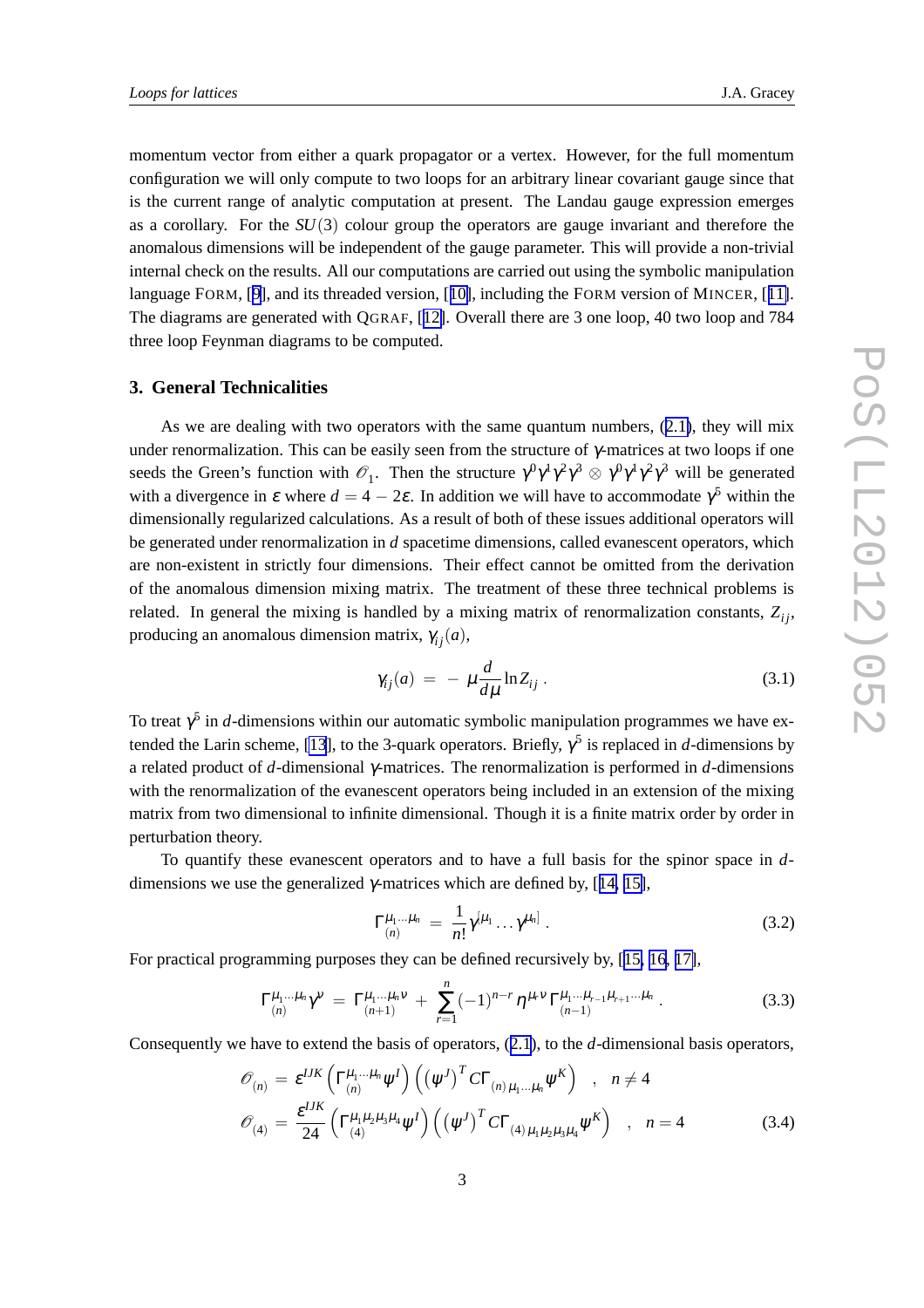where the operator  $\mathcal{O}_2$  is replaced in *d*-dimensions with  $\mathcal{O}_{(4)}$ . Though it transpires that under the renormalization only the operators of the form  $\mathcal{O}_{(4n)}$  for positive integer *n* are generated. As a coding test on the generalized γ-matrices and the associated FORM module, we have renormalized the diquark operators, [[7\]](#page-5-0),

$$
\mathscr{O}_{I_3\ldots I_{N_c}}^{\mu_1\ldots\mu_n}\bigg|_{SU(Nc)} = \varepsilon_{I_1I_2I_3\ldots I_{N_c}}(\psi^{I_1})^T C\Gamma_{(n)}^{\mu_1\ldots\mu_n}\psi^{I_2}
$$
\n(3.5)

for the colour group  $SU(N_c)$ .

To treat  $\gamma^5$  in *d*-dimensions we first determine what is termed the naive anomalous dimension mixing matrix,  $\tilde{\gamma}_{ij}(a)$ , where  $a = g^2/(16\pi^2)$  and *g* is the coupling constant. This is derived from the renormalization constants required to make the Green's function finite in *d*-dimensions in the  $\overline{\text{MS}}$  scheme. Ignoring the evanescent operator generation problem for the moment  $\tilde{\gamma}_{ij}(a)$  would ordinarily be the correct anomalous dimensions. However, as we have computed in *d*-dimensions where there is no concept of chiral symmetry the naive expressions cannot be consistent with an anticommuting  $\gamma^5$  in strictly four dimensions. To have the correct chiral symmetry, Larin introduced an additional finite renormalization, [[13](#page-6-0)]. Here the corresponding renormalization will be a matrix,  $Z_{5,ij}^{\text{fin}}$ . It is chosen in such a way that the anticommutativity of  $\gamma^5$  is restored in strictly four dimensions. In the context of our naive mixing matrix there is therefore a second matrix corresponding to this finite renormalization,  $\gamma_{5,ij}(a)$ , in order to produce the full anomalous dimensions,  $\gamma_{ij}(a)$ , via

$$
\gamma_{ij}(a) = \tilde{\gamma}_{ij}(a) + \gamma_{5,ij}(a) \,. \tag{3.6}
$$

The finite renormalization is in essence defined to be the discrepancy in the values of the Green's function with and without the  $\gamma^5$  after renormalization and in strictly four dimensions. In our case this is formally represented by

$$
\langle \mathscr{O}_1 \rangle = Z_5^{\text{fin}} \gamma^5 \otimes \gamma^5 \langle \mathscr{O}_2 \rangle \,. \tag{3.7}
$$

We have not included the fields with the momentum configuration here as the value of  $Z_{5,ij}^{\text{fin}}$  is the same for both calculations which is a strong check on our extension of [[13\]](#page-6-0). A final remark concerns the evanescent operators. Their contribution to the renormalization is to be included in the construction of  $\tilde{\gamma}_{ij}(a)$ . Then the restoration of chiral symmetry is treated in strictly four dimensions.

#### **4. Results**

We summarize our results in this section. First, the presence of  $\Gamma_{\mu_1\mu_2\mu_3\mu_4}^{\mu_1\mu_2\mu_3\mu_4}$  $\mu_1 \mu_2 \mu_3 \mu_4$  in the operator  $\mathcal{O}_{(4)}$  means that the operator  $\mathcal{O}_{(8)}$  will be generated at two loops. This additional operator will, in principle, need to be included in the derivation of the three loop anomalous dimensions. However, using the method of [\[18](#page-6-0)] its effect will not appear until *four* loops as the overlap of  $\mathcal{O}_2$  with  $\mathcal{O}_{(8)}$ does not begin until two loops. The associated anomalous dimension carries two powers of the coupling constant. Next, we have checked that the finite renormalization constant required to restore chiral symmetry in strictly four dimensions is the same for both calculational setups. As in previous finite renormalizations in the  $\overline{MS}$  scheme, [[13\]](#page-6-0), the renormalization constant is gauge independent. Although it is a matrix for the proton operator there is no universality in the sense that the constituent elements of the matrix are equivalent to other finite renormalizations associated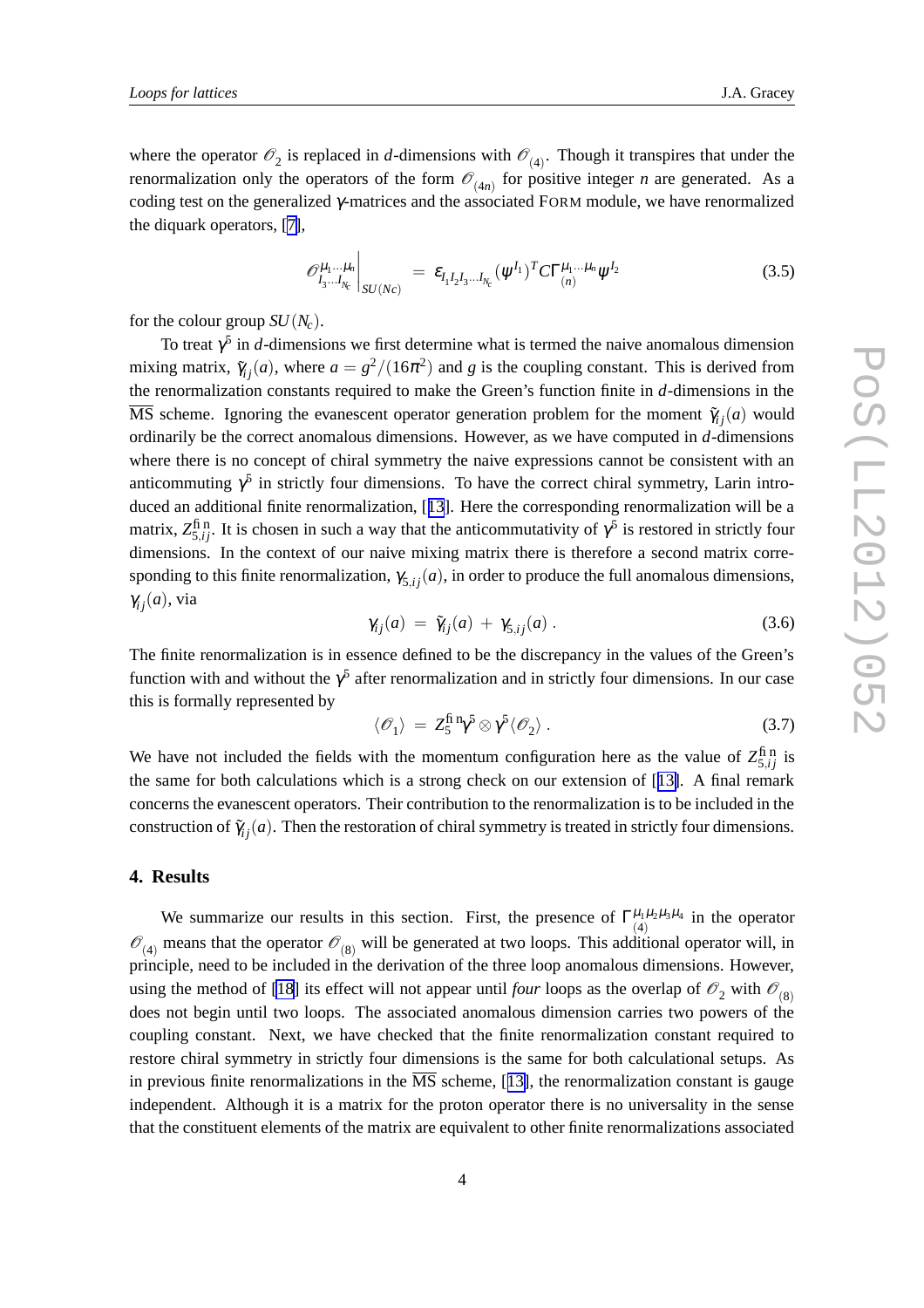<span id="page-4-0"></span>with operators containing  $\gamma^5$ . In other words one has to establish the additional contributions for each individual operator. One expression cannot be translated to another computation with a different operator. Whilst we are computing the three loop anomalous dimensions we only need the finite renormalization to *two* loops. This is because its conversion to the associated  $\gamma^5$  anomalous dimension,  $\gamma_{5,ij}(a)$  involves the  $\beta$ -function whose leading term includes the coupling constant. For ([2.1\)](#page-1-0) the first row of  $\gamma_{5,ij}(a)$  is zero to three loops which is consistent with the  $\gamma$ -matrix counting. Thus we find

$$
\gamma_{5,11}(a) = \gamma_{5,12}(a) = O(a^4)
$$
  
\n
$$
\gamma_{5,21}(a) = 125 \left[ 2N_f - 33 \right] \frac{a^3}{27} + O(a^4) , \gamma_{5,22}(a) = -500 \left[ 2N_f - 33 \right] \frac{a^3}{27} + O(a^4) (4.1)
$$

as the contribution to the naive anomalous dimension mixing matrix from the finite renormalization where  $N_f$  is the number of massless quarks.

Thus we find the three loop  $\overline{\text{MS}}$  mixing matrix of anomalous dimensions is

$$
\gamma_{11}(a) = \gamma_{22}(a) = -2a - \left[2N_f + 51\right] \frac{a^2}{9}
$$
  
+ 
$$
\left[260N_f^2 + [4320\zeta(3) - 4656]N_f + 1296\zeta(3) + 23481\right] \frac{a^3}{162} + O(a^4)
$$
  

$$
\gamma_{12}(a) = \gamma_{21}(a) = \frac{10}{3}a^2 + \left[216\zeta(3) - 153 - 14N_f\right] \frac{a^3}{27} + O(a^4)
$$
(4.2)

where  $\zeta(z)$  is the Riemann zeta function. All four entries in the matrix would be different in the absence of the finite renormalization. At two loops the gauge parameter cancels and our expressions are in agreement with the one and two loop results of [[19,](#page-6-0) [20,](#page-6-0) [21,](#page-6-0) [22\]](#page-6-0). Although we have performed the three loop calculation in the Feynman gauge, the double and triple poles in the three loop renormalization constants are consistent with the renormalization group equation. However, it is the anomalous dimensions of the eigenoperators of (4.2) which are required and we have

$$
\gamma_{+}(a) = \gamma_{11}(a) + \gamma_{12}(a)
$$
\n
$$
= -2a - [2N_{f} + 21] \frac{a^{2}}{9} + [260N_{f}^{2} + [4320\zeta(3) - 4740]N_{f} + 2592\zeta(3) + 22563] \frac{a^{3}}{162}
$$
\n
$$
\gamma_{-}(a) = \gamma_{11}(a) - \gamma_{12}(a)
$$
\n
$$
= -2a - [2N_{f} + 81] \frac{a^{2}}{9} + [260N_{f}^{2} + [4320\zeta(3) - 4572]N_{f} + 24399] \frac{a^{3}}{162}
$$
\n(4.3)

where the latter corresponds to that of the proton itself.

Finally, in order to do a full lattice matching at two loops we record the Green's function at the symmetric subtraction point. The one loop expression is

$$
\left\langle \psi_{\alpha}(p)\psi_{\beta}(q)\psi_{\gamma}(-p-q)\mathscr{O}_{1\delta}(0) \right\rangle \Big|_{\text{symm}} = \left[ 1 + \frac{2}{9} \left[ 2\pi^{2}\alpha + 15\alpha + 2\pi^{2} + 15 \right. \\ \left. - 3\psi'(\frac{1}{3}) - 3\psi'(\frac{1}{3})\alpha \right] a \right] I_{\alpha\delta} \otimes I_{\beta\gamma} \\ \left. + \left[ 3\psi'(\frac{1}{3})\alpha + 3\psi'(\frac{1}{3})\alpha - 2\pi^{2}\alpha - 2\pi^{2} \right] \\ \times \left[ 4I_{\alpha\delta} \otimes \sigma_{\beta\gamma}^{pq} + 2\sigma_{\alpha\delta}^{p\mu} \otimes \sigma_{p\mu\beta\gamma} + 4\sigma_{\alpha\delta}^{p\mu} \otimes \sigma_{q\mu\beta\gamma} \right] \frac{a}{81\mu^{2}} + O(a^{2}) \tag{4.4}
$$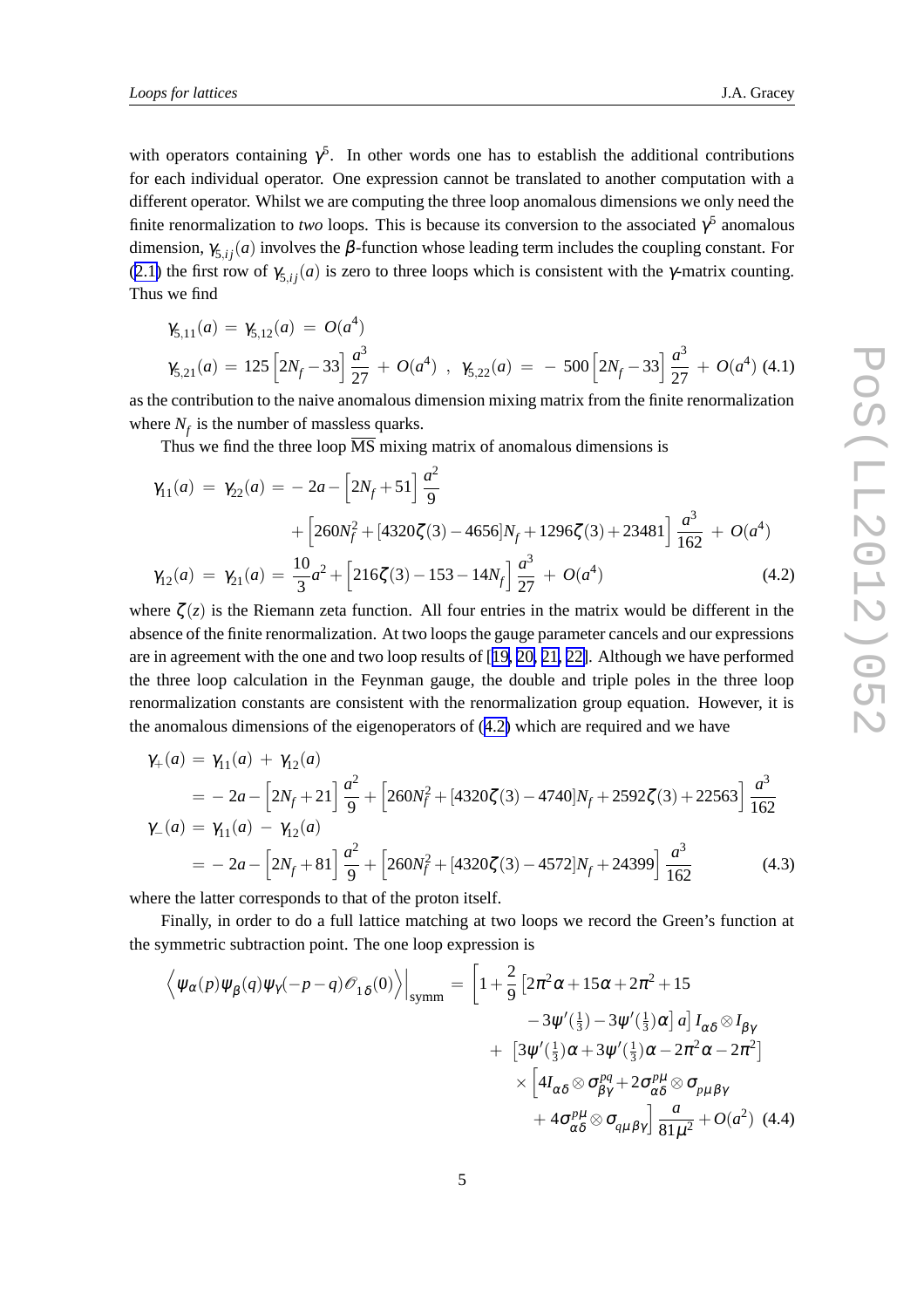<span id="page-5-0"></span>for arbitrary linear covariant gauge where  $\psi(z)$  is the derivative of the logarithm of the Euler Γfunction. The two loop expression is too cumbersome to record here but can be found in [7]. Though we note that the computations for this momentum configuration used the REDUZE version, [[23\]](#page-6-0), of the Laporta algorithm, [8], and is based in GINAC, [[24\]](#page-6-0). At two loops the masters involve conventional and harmonic polylogarithms, [[25,](#page-6-0) [26,](#page-6-0) [27,](#page-6-0) [28](#page-6-0)], and are summarized in [5]. The expression for the operator  $\mathcal{O}_2$  can be deduced from ([4.4](#page-4-0)) by multiplying by  $\gamma^5 \otimes \gamma^5$  and respecting ([2.2\)](#page-1-0).

#### **5. Discussion**

We have presented an overview of the current state of play with regard to computing the renormalization of 3-quark operators to three loops in the  $\overline{\text{MS}}$  scheme. In addition we have determined the appropriate Green's functions to two loops in order to aid lattice matching of the same quantity. In terms of spin- $(j, \bar{j})$  representations of the Lorentz group our results correspond to an operator in the  $D_{(\frac{1}{2},0)}$  representation of both chiralities. There are several future directions with this analysis. One is to extend to other baryons and representations such as  $D_{(1, \frac{1}{2})}$  and  $D_{(\frac{3}{2}, 0)}$ . Equally in order to refine proton structure measurements further, knowledge of the renormalization of higher moments of the operators for moments  $n \leq 2$ , are required. For example, this would be relevant to the study of distribution amplitudes.

#### **References**

- [1] K.G. Chetyrkin & A. Rétey, *Renormalization and running of quark mass and field in the regularization invariant and MS schemes at three loops and four loops*, Nucl. Phys. **B583** (2000) 3 [hep-ph/9910332].
- [2] J.A. Gracey, *Three loop anomalous dimension of nonsinglet quark currents in the RI*<sup>0</sup> *scheme*, Nucl. Phys. **B662** (2003) 247 [hep-ph/0304113].
- [3] C. Sturm, Y. Aoki, N.H. Christ, T. Izubuchi, C.T.C. Sachrajda & A. Soni, *Renormalization of quark bilinear operators in a momentum-subtraction scheme with a nonexceptional subtraction point*, Phys. Rev. **D80** (2009) 014501 [arXiv:0901.2599].
- [4] M. Gorbahn & S. Jäger, *Precise MS light-quark masses from lattice QCD in the RI/SMOM scheme*, Phys. Rev. **D82** (2010) 114001 [arXiv:1004.3997].
- [5] L.G. Almeida & C. Sturm, *Two-loop matching factors for light quark masses and three-loop mass anomalous dimensions in the RI/SMOM schemes*, Phys. Rev. **D82** (2010) 054017 [arXiv:1004.4613].
- [6] S.G. Gorishny, S.A. Larin, L.R. Surguladze & F.K. Tkachov, *Mincer: program for multiloop calculations in quantum field theory for the Schoonschip system*, Comput. Phys. Commun. **55** (1989) 381.
- [7] J.A. Gracey, paper in preparation (2012).
- [8] S. Laporta, *High precision calculation of multiloop Feynman integrals by difference equations*, Int. J. Mod. Phys. **A15** (2000) 5087 [hep-th/0207004].
- [9] J.A.M. Vermaseren, *New features of* FORM, math-ph/0010025 [math-ph/0010025].